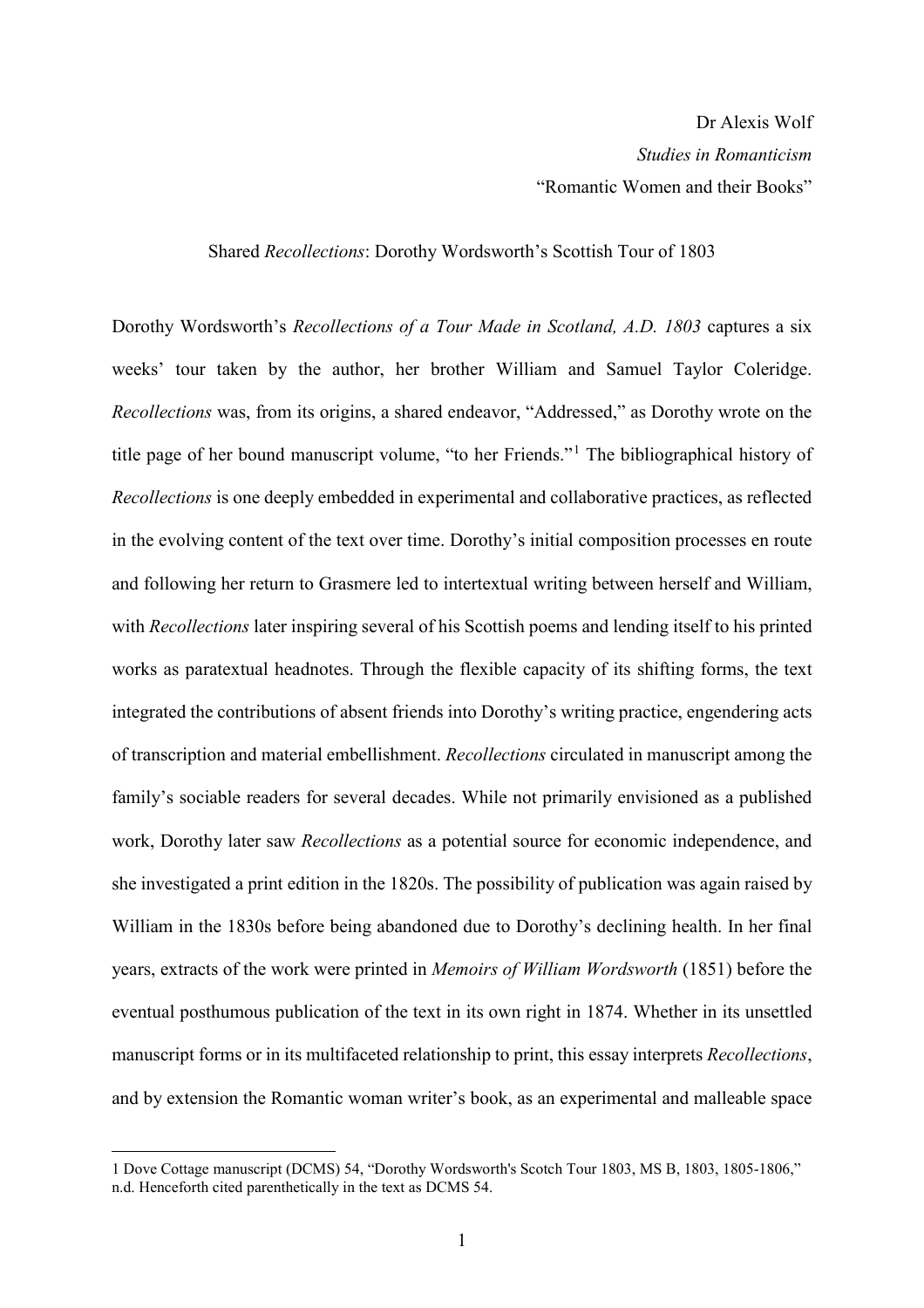capable of encompassing both the individual and the collaborative, moving between the private and public not only by necessity but also by choice.

Building on existing examinations of literary sociability within the Wordsworths' circle as well as manuscript circulation more broadly, this essay draws on Dorothy's surviving manuscripts to illustrate the permeable nature of Romantic women's books. I do so within the context of significant new scholarship on the material forms of the Romantic book, which has in recent years reasserted the importance of manuscript culture within the period, particularly in relation to women's writing. While studies on scribal publication practices found initial footing in pioneering work rooted in the early modern period, including Harold Love's *Scribal Publication in Seventeenth-Century England* and Margaret Ezell's *Social Authorship and the Advent of Print*, scholars of Romantic culture have traced these practices within a vital and ongoing manuscript culture well into the late eighteenth and early nineteenth centuries despite persistent narratives surrounding the dominant rise of print. This growing area of study has challenged and reshaped notions of media, reading practices and textuality, leading to a destabilization and renegotiation of the form and meaning of the book itself. For readers and writers of the eighteenth century, as Rachael Scarborough King has argued, manuscripts "offered accessibility, flexibility, interactivity, exclusivity, authority, timeliness, personalization, entry into print, and forms of publicity."[2](#page-1-0) Michelle Levy has positioned literary manuscripts as material objects capable of telling "alternative stories" about the Romantic period, in that they reflect "the practices by which hand-written documents were composed, shared, altered, and preserved," and the "social networks" within which they functioned.<sup>[3](#page-1-1)</sup> Hilary Havens has described manuscript culture as "[o]ne of the most fruitful directions" for Romantic scholarship through "its intersections with gender, especially in

<span id="page-1-0"></span><sup>2</sup> Rachael Scarborough King, "The Multimedia Eighteenth Century" in *After Print: Eighteenth-Century Manuscript Cultures* (Charlottesville: University of Virginia Press, 2020), 10-25; 10.

<span id="page-1-1"></span><sup>3</sup> Michelle Levy, *Literary Manuscript Culture in Romantic Britain* (Edinburgh: Edinburgh University Press, 2020), 1.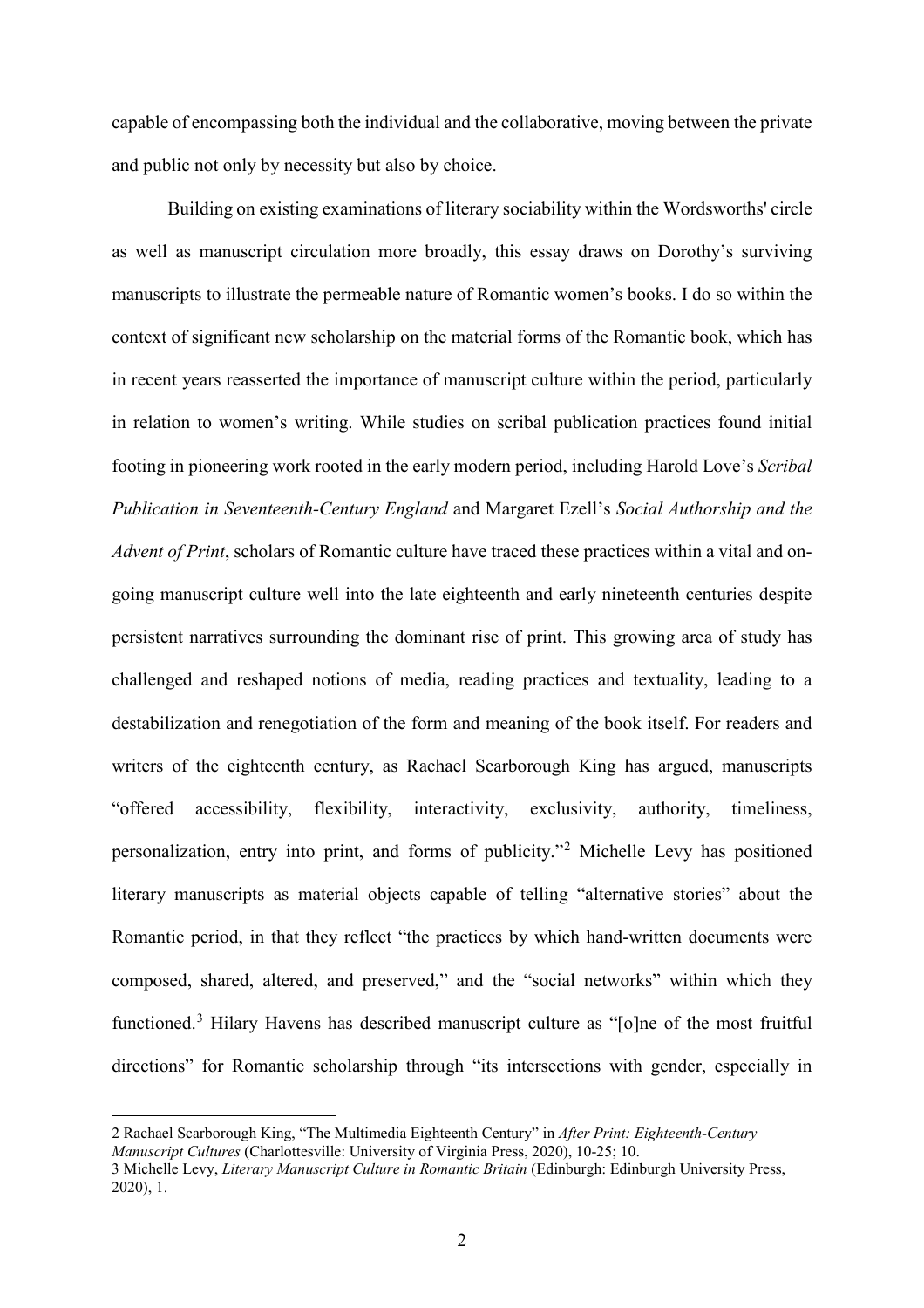investigations of literary networks and coteries."[4](#page-2-0) New frameworks have been established for interpreting the unique conditions and innovative models surrounding women's individual, familial and coterie-based scribal publication practices.<sup>[5](#page-2-1)</sup> Such networked strategies for interpreting the material legacy of women's manuscripts and scribal publication practices are particularly indispensable in relation to Dorothy's extensive "body of written work," which as Rachel Feder has noted, forms a unique "a discursive field in which archival genres, mixed media, and attention to materiality activate poetic experiments."[6](#page-2-2) By examining the choices and processes that gave rise to the multiple surviving manuscript copies of *Recollections* through the lens of gender, community and personal agency, this essay aims to reveal Dorothy's dynamic and experimental authorial practices, as well as the afterlife and public reception of her book. Thanks to its capacity to be re-envisioned and reshaped through a myriad of collaborative and material configurations over time, Dorothy's Scotch tour is a vital example not only of her own authorial prerogative, but also the communal material and literary practices intrinsic to the creation of Romantic women's books.

Examination of Dorothy's extensive surviving manuscipts raises questions regarding the history of survival for Romantic women's manuscripts more broadly. Do Dorothy's practices present an example that is evidenced elsewhere in the archive? Michelle Levy has argued that "The diminished state of the manuscript archive reflects deliberate acts of destruction, often undertaken by the women themselves, or their closest family members," and such intentional silences in the archival record have been the subject of recent scholarly enquiry

<span id="page-2-1"></span><span id="page-2-0"></span><sup>4</sup> Hilary Havens, "Manuscript Studies in the Eighteenth Century," *Literature Compass* 16, no. 7 (2019): 4. 5 See, for instance: George L. Justice and Nathan Tinker, eds. *Women's Writing and the Circulation of Ideas: Manuscript Publication in England, 1550-1800* (Cambridge: Cambridge University Press, 2002); Michelle Levy, *Family Authorship and Romantic Print Culture* (Basingstoke: Palgrave Macmillan, 2008); Betty A. Schellenberg. *Literary Coteries and the Making of Modern Print Culture*. Cambridge: Cambridge University Press, 2016.

<span id="page-2-2"></span><sup>6</sup> Rachel Feder, "The Experimental Dorothy Wordsworth," *Studies in Romanticism* 53, no. 4 (2014): 543.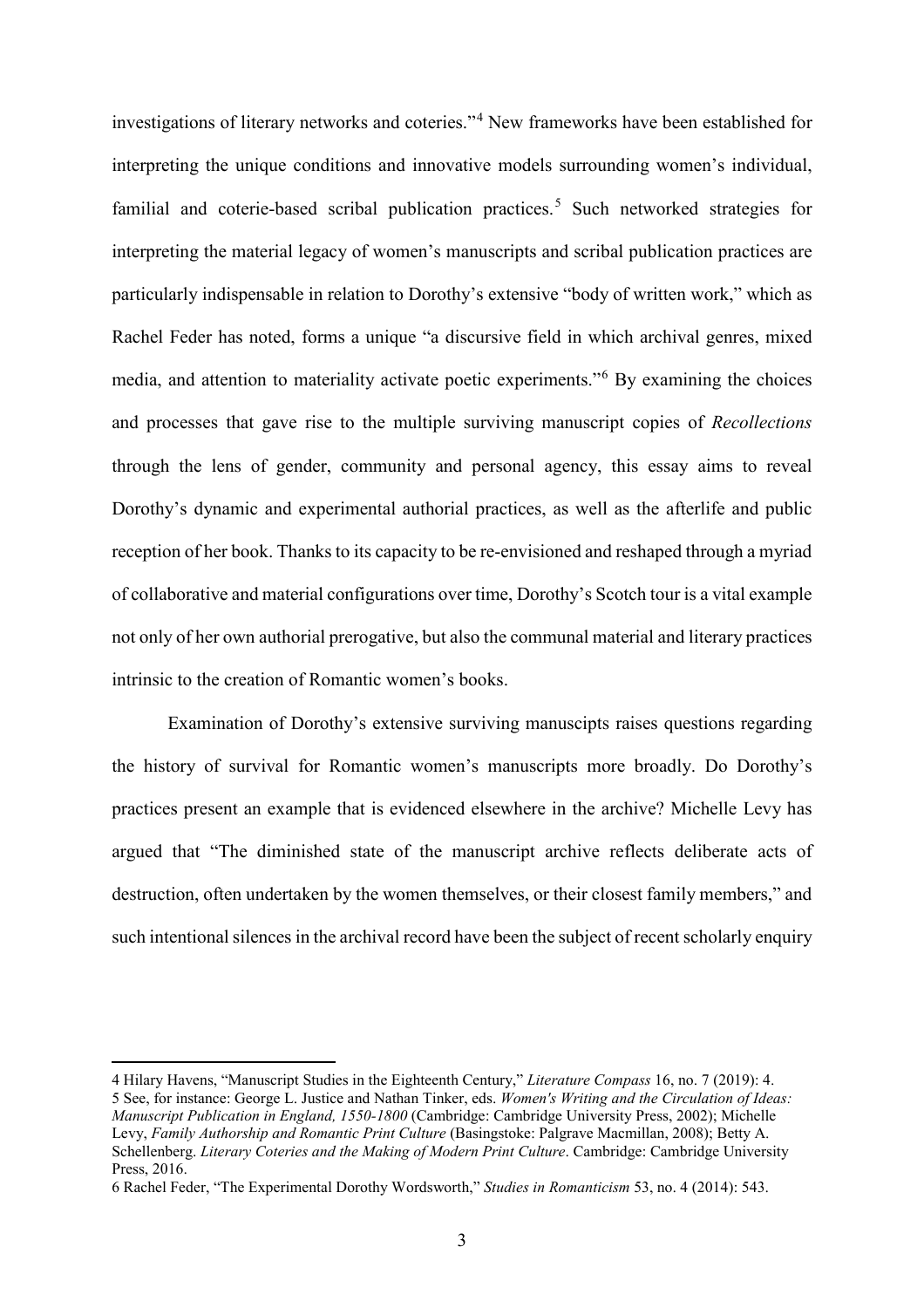in broader nineteenth-century literary studies on gender and women's writing. [7](#page-3-0) Dorothy's surviving body of manuscipt writings may, in one sense, be viewed as exceptional, due to the fact that she did not publish her work in her lifetime, as well as the value placed on that work by her family. Dorothy's manuscripts have certainly been better preserved in a complete state thanks to her important creative role in the Wordsworth family. However, there are surviving parallel examples of caches of Romantic women's manuscripts in which women writers chose not to publish, indicating a recurrent practice among women writers and their books, albeit one without consistent reflection in the existing archival record, perhaps due to a lack of enduring literary legacy or reputation.<sup>[8](#page-3-1)</sup>

In what follows, I trace *Recollections* through its many manuscript and, later, print incarnations, advocating for a renewed understanding of the nuanced development of Romantic women's bibliographies. *Recollections* is positioned as a sociable and material object exchanged and developed between members of the Wordsworths' literary circle as well as within the domestic constraints faced by Romantic women authors. I read Dorothy's manuscript as a catalyst for cooperative writing with William, an endeavor which moved between prose and verse as well as manuscript and print, the shifting form of the text mirroring the siblings' changing literary relationship over time. I highlight how the pair developed their own interpretations of the Scotch tour, with each writing from a parallel perspective rather than producing a singular vision, as seen through dual accounts of their experience at Loch Katrine. Further, I explore the changing role of the text in forging Dorothy's identity as a collaborator,

<span id="page-3-1"></span><span id="page-3-0"></span><sup>7</sup> Michelle Levy, "A New Republic of Women's Letters." *Studies in Romanticism* 59, no. 4 (2020): 523; see also: Alexis Wolf, "Silence in the Archives: Censorship and Suppression in Women's Life Writing in the Long Nineteenth Century" (Special Issue). *19: Interdisciplinary Studies in the Long Nineteenth Century*, 27 (2018). <sup>8</sup> The significant body of manuscripts produced by Irish diarists and travellers Katherine (1773-1824) and Martha (1775-1873) Wilmot provide a parallel example of the manuscript practices flourishing within both provincial and transnational literary communities in the Romantic period. Held by the Royal Irish Academy, the British Library and in private collections, the Wilmots' draft and fair copy manuscripts were circulated widely in their sociable circle and preserved by their family despite the sisters' choice not to seek publication. See: Alexis Wolf, "The 'Original' Journals of Katherine Wilmot: Women's Travel Writing in the Salon of Helen Maria Williams." *European Romantic Review* 30, no. 5-6 (2019): 615-637.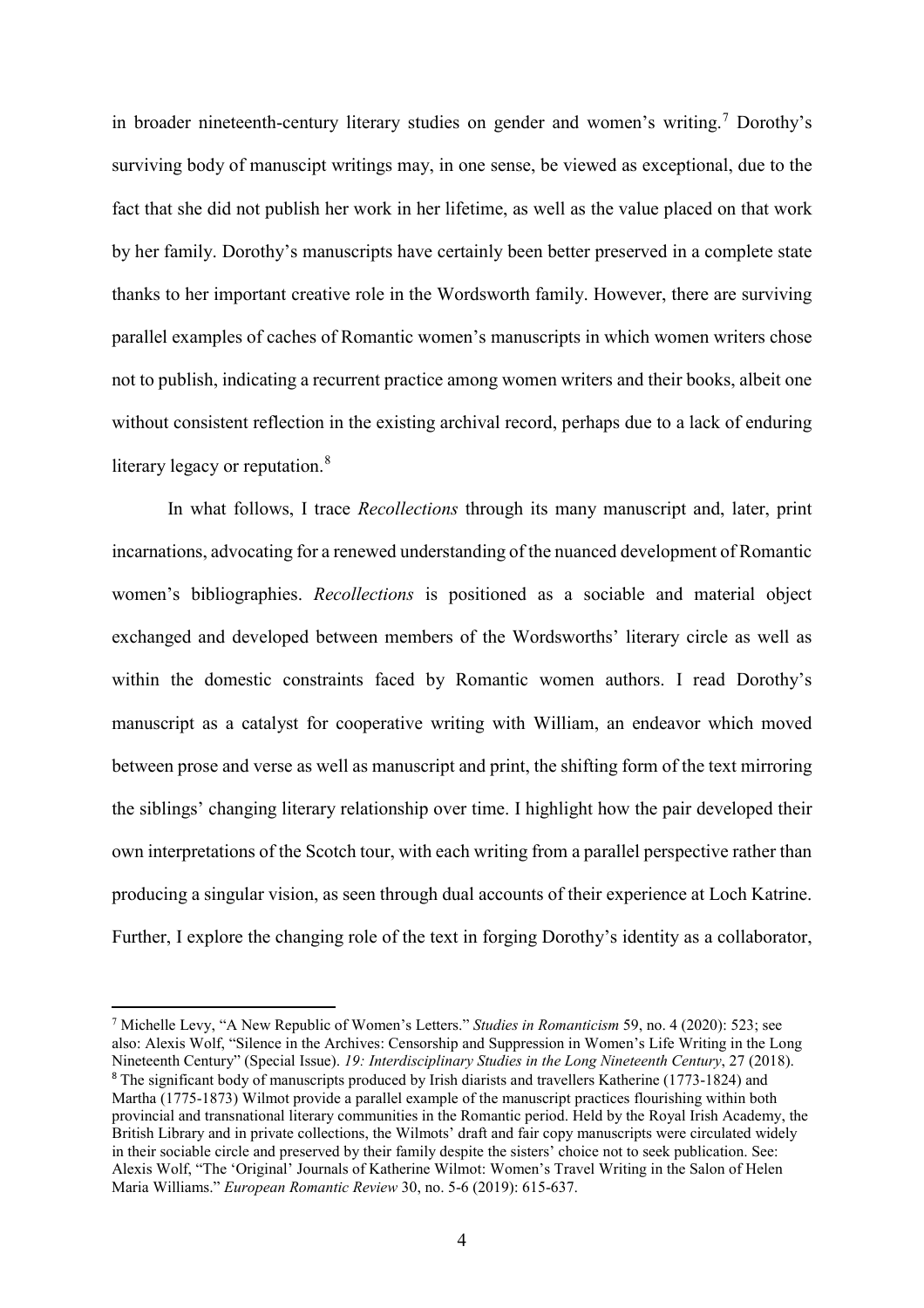traveler and writer, roles which became more significant in terms of agency, mobility and legacy in later late. In my framing of *Recollections* as a site for collaborative exchange capable of bridging literary and material forms as well as establishing authorial selfhoods and afterlives for both individual women and communities of Romantic writers, I suggest that the text may be used as an example for exploring the complexity and unstable forms of women's books in the Romantic period.

## *Authorship, Collaboration, Community*

 $\overline{a}$ 

Tracing Dorothy's progress through the dynamic manuscript versions of *Recollections* gives a view on how the concerns of authorship, collaboration and community influenced the evolution of the text throughout her life. Dorothy wrote that the tour was intended for "a few friends, who, it seemed, ought to have been with" Dorothy and William on their journey, specifically their brother John, the Hutchinson sisters, and Dorothy's friend Catherine Clarkson, as well as Coleridge, who had parted from the siblings in the later stages of the trip. As Lucy Newlyn and others have noted, it "was not [Dorothy's] intention to publish her recollections as a book,"[9](#page-4-0) despite the tour's clear intended use for sociable reading. However, as Ernest de Sélincourt highlighted in his early appraisal of her journals, *Recollections* "has not, like the *Grasmere Journals*, the character of a purely private diary": the evolving narrative, reworked over time, came to be "carefully composed throughout", rather than reading as notes which were "jotted down, like a diary, from day to day."[10](#page-4-1)

Yet the earliest surviving manuscript records of the Scottish tour take just such a "jotted" form, captured in fragmentary notes on small, loose square sheets of paper (DCMS 43). Dorothy's ability to compose en route was precluded by the clipped pace of the tour as

<span id="page-4-0"></span><sup>9</sup> Lucy Newlyn, *William and Dorothy Wordsworth: All in Each Other* (Oxford: Oxford University Press, 2013), 182.

<span id="page-4-1"></span><sup>10</sup> Ernest de Sélincourt, ed. *Journals of Dorothy Wordsworth*, 7 vols. (London: Macmillan & Co, 1941), 1:vii.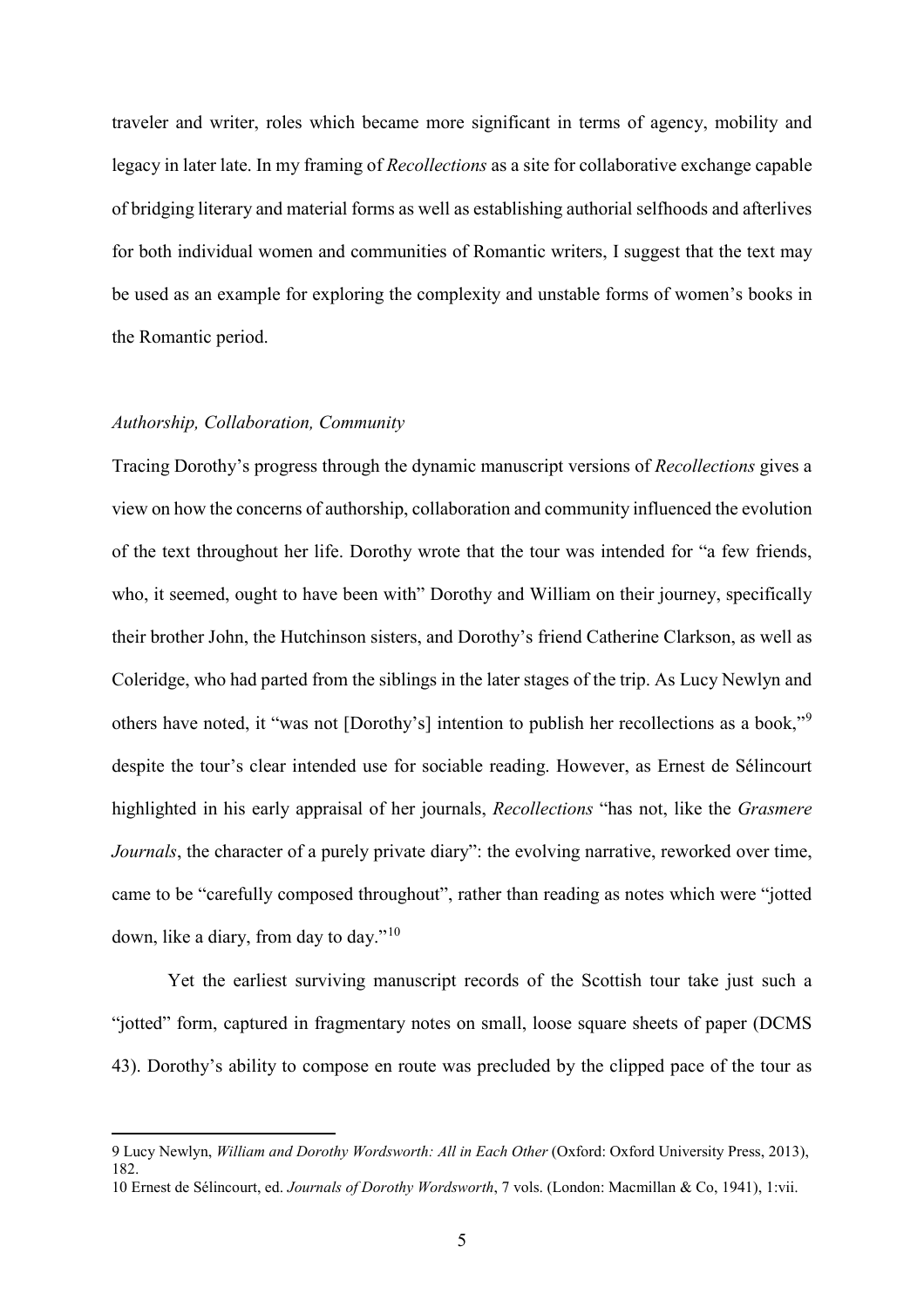well as the rich and all-consuming nature of the experience itself, which also prevented her from taking up other quotidian writing including regular correspondence. As she apologetically wrote to Catherine Clarkson upon returning to Grasmere in October 1803, "Long letters it was out of my power to write unless I had had a thousand times more activity and strength than I am mistress of."<sup>[11](#page-5-0)</sup> Consequently, she kept only sparse notes, scribbling a flow of gathered observations and images: "Boys with honey suckles in their hats – slope upwards – more Boys – green jackets – fishing rods – read Virgil – miner's son" (DCMS 43). These first textual remnants preserve a rough outline to be used for reconstructing the contours and aesthetic qualities of the landscapes and communities Dorothy encountered in Scotland, details which could later be paired with she and William's remembrances of the journey.

These early fragmentary notes eventually gave way to at least five subsequent narrative manuscript versions of *Recollections*. Dorothy's original narrative version, written between 1803-1805, is no longer extant; however, a copy was created from this version by Catherine Clarkson between September and November 1805 (DCMS 50).<sup>[12](#page-5-1)</sup> Dorothy subsequently transcribed a new version for herself from Catherine's copy between December 1805 and February 1806 (DCMS 54).<sup>[13](#page-5-2)</sup> Two further copies were transcribed by Sara Hutchinson soon afterwards, the first a gift for Coleridge upon his return from Malta in October 1805 (DCMS 55). Sara's second transcription was left unfinished (DCMS 55.1). A heavily revised narrative version of the text would be created by Dorothy in 1821, with assistance from another hand, and with a view to potential publication (DCMS 97).

<span id="page-5-0"></span><sup>11</sup> Ernest de Sélincourt, ed. *The Letters of William and Dorothy Wordsworth*, 2 vols. (Oxford: Oxford University Press, 1967), 1:402.

<span id="page-5-1"></span><sup>12</sup> The original narrative version may have been lost. It is also possible that Dorothy chose to destroy the manuscript, favouring the later revised version.

<span id="page-5-2"></span><sup>13</sup> DCMS 54 provides the main source for quotations from *Recollections* in this essay, aside from when referring to another version, as this is the latest version amended by Dorothy during the period under discussion; Michelle Levy has outlined the 'modest' changes made by Dorothy to the text of DCMS 54 as she transcribed Catherine's earlier copy, including descriptions of 'landscape description' and 'local colour'. See: Levy, *Literary Manuscript Culture*, 53.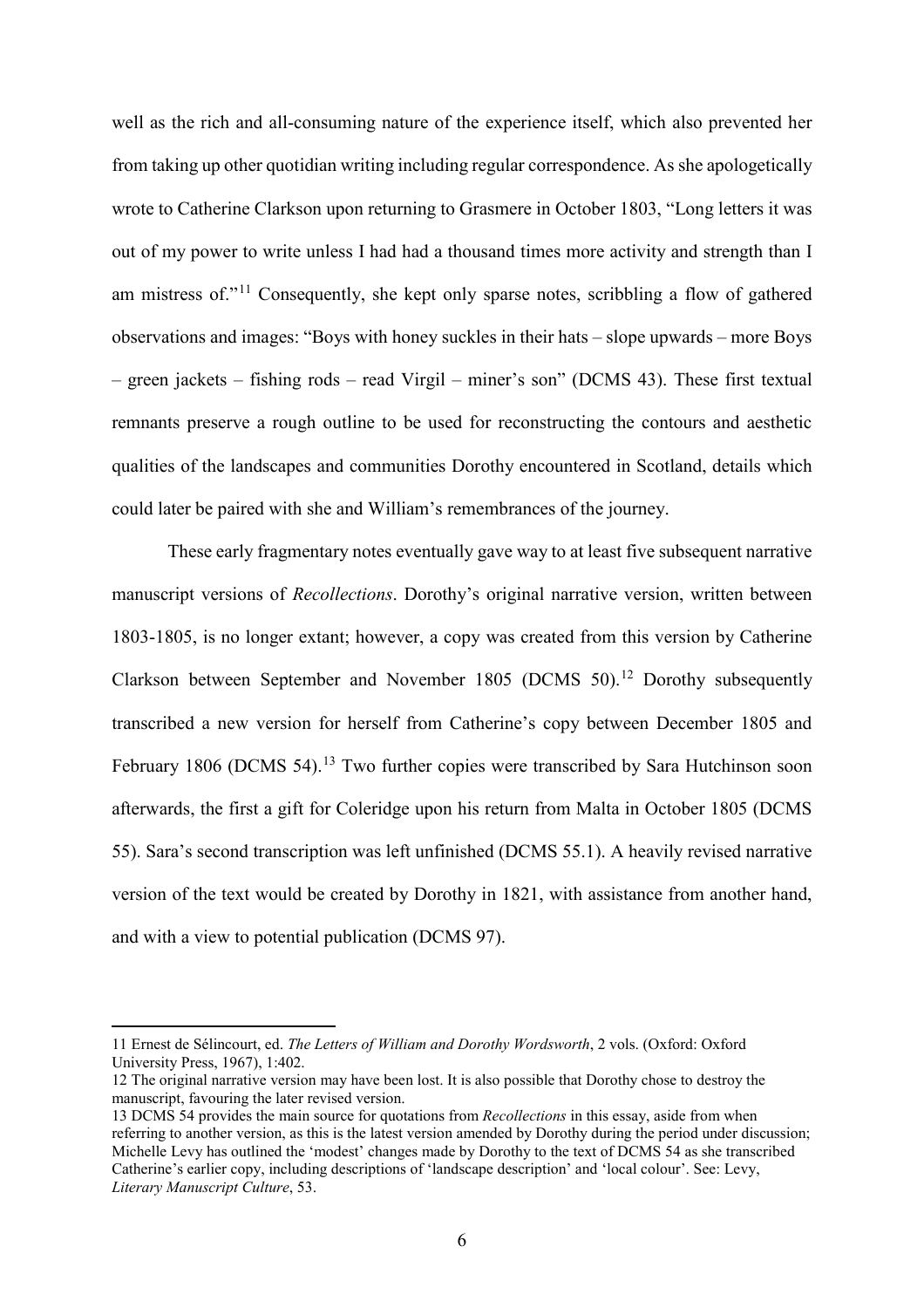Though the first version of the narrative, begun in 1803 and completed in 1805, does not survive, marginalia documenting the composition process transcribed into subsequent manuscript copies, combined with Dorothy's correspondence from the period, reveals how domestic constraints, social relationships and family events became interwoven factors in the production of Romantic women's books. While at first making progress on the narrative following her return to Grasmere, Dorothy's writing would be disrupted by caring responsibilities for her infant nephew and niece as well as for Coleridge during a bout of illness. The project was further side-lined by Dorothy's labor as William's amanuensis alongside Mary, transcribing several copies of *The Prelude*. Writing to Catherine Clarkson in March 1804, she noted that "A great addition to the poem on my Brother's life" had been made. Based on the 1500 new lines, Dorothy suggested her friend could "Judge then how fully we have been employed, what with nursing, and the ordinary business of the house."<sup>[14](#page-6-0)</sup> In June 1804, Dorothy noted in the margin of her narrative that she had resumed the tour "after a long pause" by "endeavour[ing] to recollect the latter part of our journey," and she struggled to recall "the character of different places" in Edinburgh, the Tweed and around the River Esk (DCMS 50, II, 98). The shock of her brother John's death at sea in February 1805 posed perhaps the largest impediment to the work's completion. "I do not know that I shall be able to go on with it at all," she wrote in the liminal space of the manuscript upon resuming her writing in April 1805. "I shall now only attempt to give . . . an idea of those scenes which pleased us most, dropping the incidents of the ordinary days, of which many have slipped from my memory" (DCMS 54, 173). She persevered, and in May 1805 completed the first version of the narrative manuscript while sat in the Moss hut overlooking the orchard at Dove Cottage.

Dorothy's composition of the *Recollections* between 1803-05 began a collaborative project that would incorporate visual, poetic and material contributions from members of her

<span id="page-6-0"></span><sup>14</sup> de Sélincourt, *Letters*, 1:459.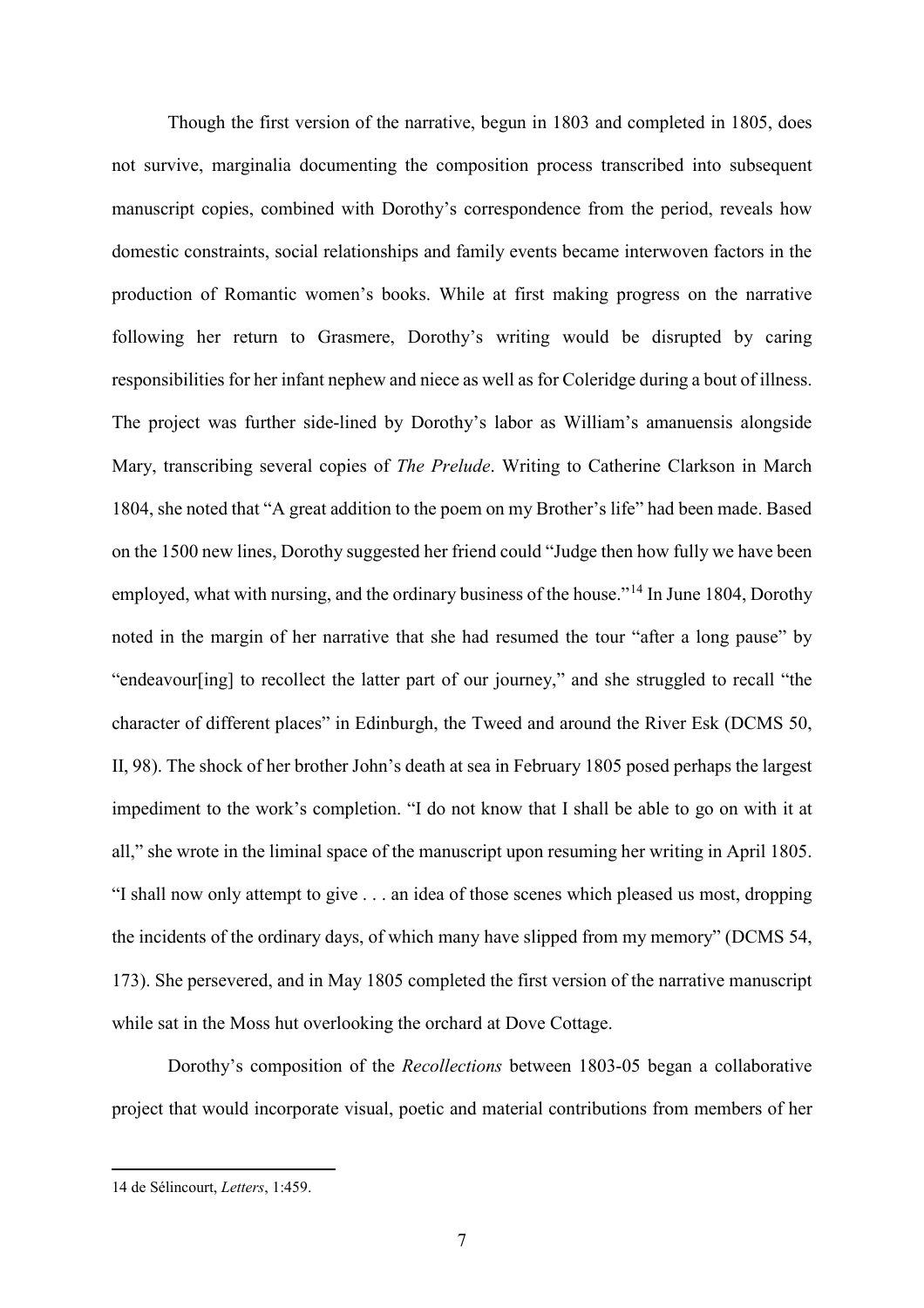intimate circle. Perhaps the most notable manifestation of the book's transformation via collaborative manuscript publication is the ornate copy, bound in green emerald leather with golden engraving and adorned with calligraphed title pages, created by Catherine Clarkson (DCMS 50; **Insert Fig. 1**]. Catherine (1772-1856), a marginal member of the Wordsworths' circle and the wife of anti-slavery campaigner Thomas Clarkson, was Dorothy's frequent correspondent. In 1803, the Clarksons had relocated from Cumbria to Suffolk, leaving their home on Ullswater due to Catherine's ill health. Dorothy's letters imply that her composition of *Recollections* was motivated at least in part by a desire to raise Catherine's low spirits. Catherine was the first person to receive the manuscript in circulation, transcribing her own copy between September-November 1805, which she began during a return visit to Cumbria (DCMS 50, n.d.). Catherine materially engaged with Dorothy's original experience of literary travel, allowing her to connect with each sequence of the journey as she transcribed, despite her own ill health.

Catherine's copy is valuable as the earliest surviving textual iteration of the narrative version, given that Catherine used Dorothy's now-lost original manuscript to create her transcription. It is also unique in its inclusion of several of Dorothy's poems. Catherine later transcribed "To my niece Dorothy, a sleepless baby" and "The Mother's Return" within the manuscript, among other poems which were as yet unpublished. These poetic addendums are bound within the volume, underscoring both Dorothy's authorial identity among her friends as a writer across genres, as well as Catherine's editorial prerogative. Catherine's manuscript transcription of *Recollections* is a masterpiece in itself: a testament to literary friendship contained within a handmade book. Her personal marginalia speaks to the personal importance of the project: the text was copied "in bed, and the whole by myself." "When I began the work," she noted, "I scarcely indulged the hope of finishing it myself, my health being so indifferent that every little exertion of mind or body fatigued me exceedingly," yet "instead of a difficult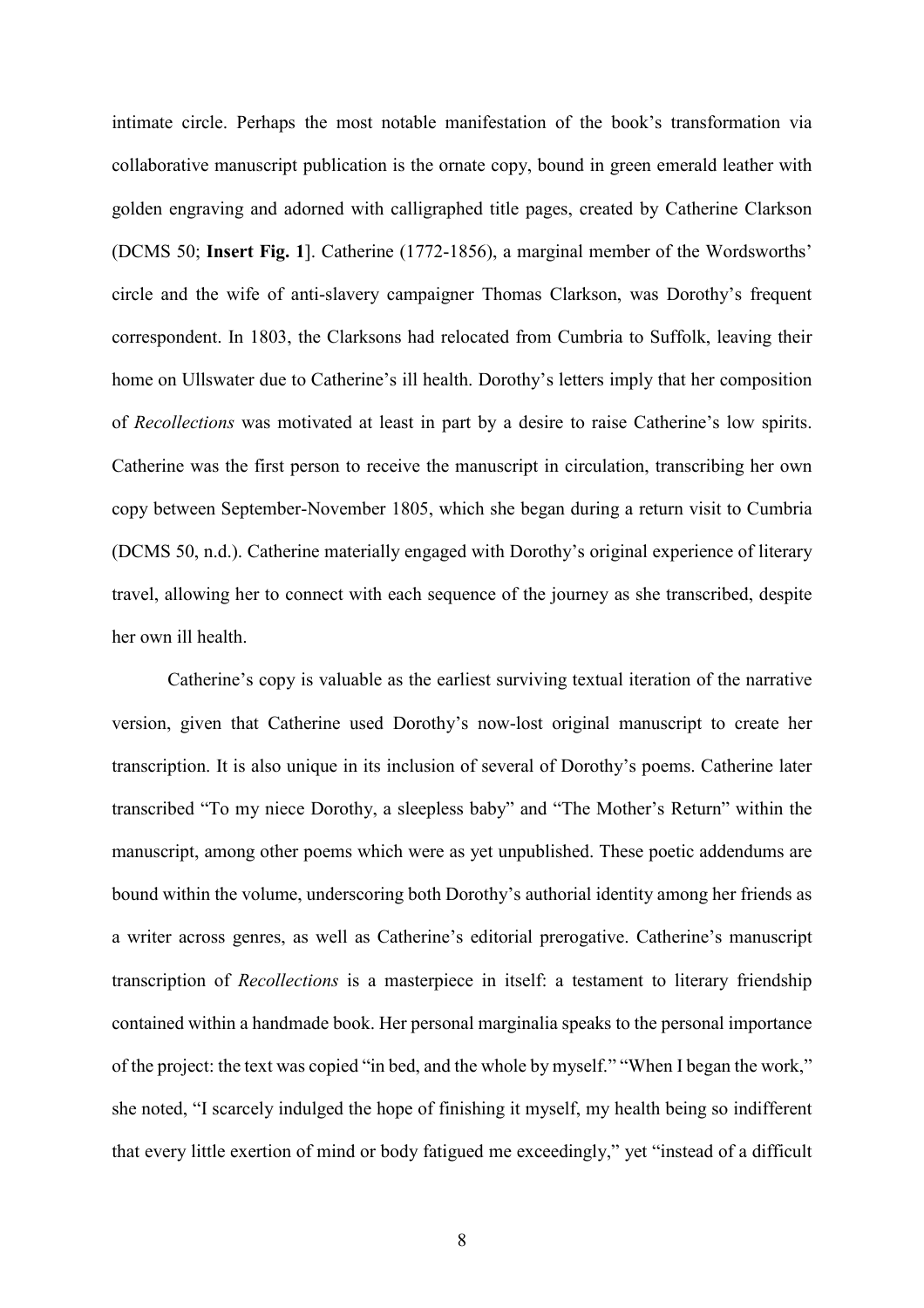task," the transcription proved to be the "easiest and pleasantest employment that ever I engaged in." Through this difficult labor, she gained "a treasure": a "copy of my beloved friend's Journal" – a record connecting her own literary efforts with Dorothy's.

Even as Catherine's copy was being adorned with a sense of finality by its transcriber (DCMS 50), *Recollections* was continuing to evolve through the creation of Dorothy's own second copy in late 1805 through early 1806 (DCMS 54), the text expanding from within to encompass Dorothy and William's shared remembrance of their journey. Dorothy's narrative served as a locus for co-operative writing between the siblings by augmenting their existing literary partnership, a long-established pattern of mutual inspiration that found footing in prosepoetic collaborations arising from Dorothy's earlier Grasmere journals, written between 1800- 02. While the siblings' dual writing practice has at times been read in terms of a binary separation, with Dorothy's feminine prose tidily divided from William's masculine poetry, Nigel Leask has argued that this "gendered division of labour . . . underestimates Dorothy's own distinctive and experimental practice as a prose writer."[15](#page-8-0) This is particularly true given Dorothy's poetic compositions evidenced in Catherine's version of the narrative. Indeed, the text of *Recollections* itself subverts the idea of such a division. Unlike the earlier Grasmere journals, which were drawn on by William for use in verse beyond the pages of Dorothy's notebooks, *Recollections* enabled a process of mutual composition between the two writers that is captured by and reflected within the layout of the manuscript itself, which displays elements of both of their representations of experiences.

The pairs' dual accounts of their visit to Loch Katrine, positioned intertextually in Dorothy's second version of the manuscript, provides a vivid example of how each offered a unique yet parallel authorial perspective (DCMS 54, 197-98) [**Insert Fig. 2**]. This section of

<span id="page-8-0"></span><sup>15</sup> Nigel Leask, *Stepping Westward: Writing the Highland Tour c. 1720-1830* (Oxford: Oxford University Press, 2020), 198.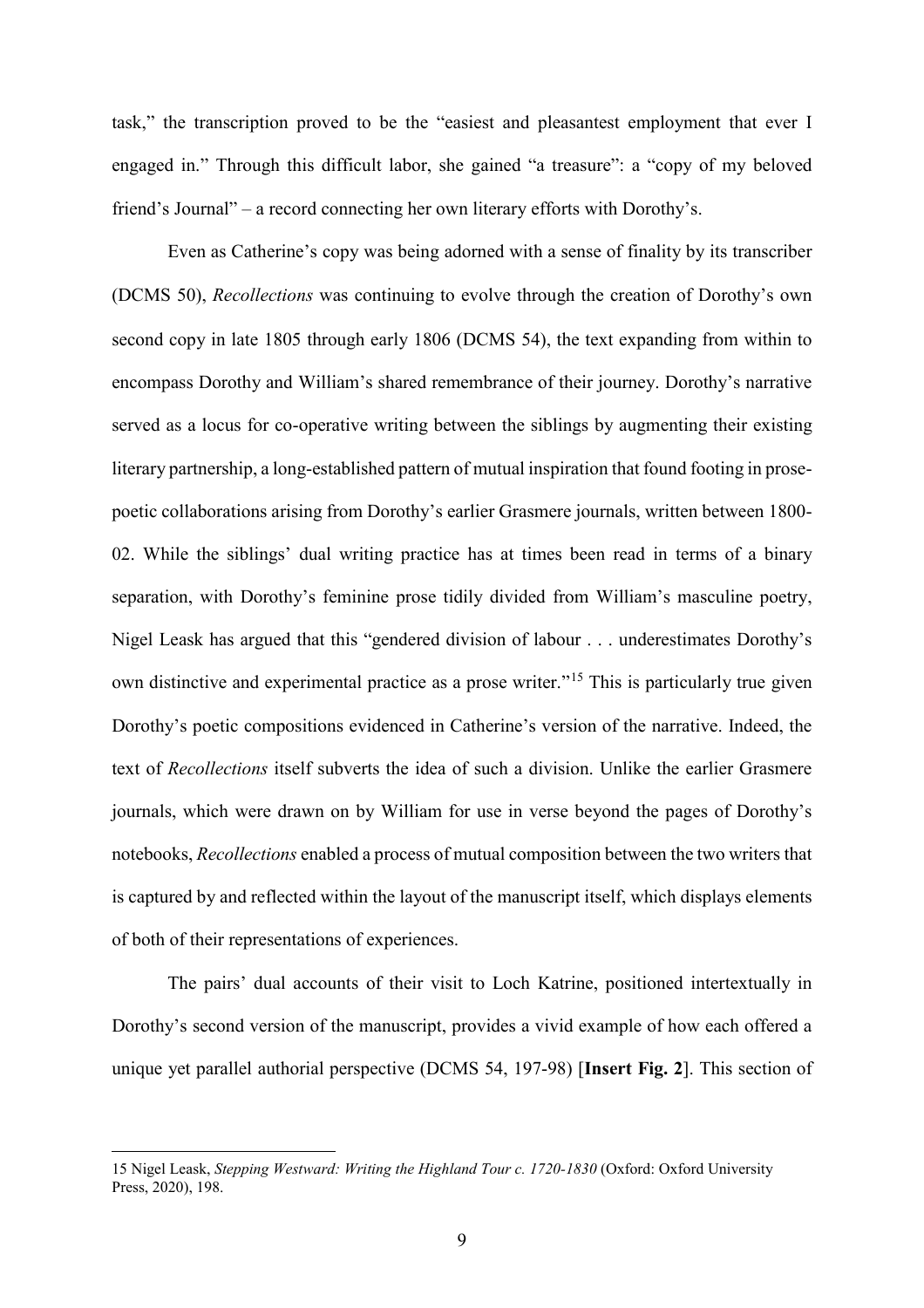the manuscript displays in illustrative detail the ways in which Dorothy's narrative gave rise to and interacted with William's "Stepping Westward." Here, William's three-verse poem is intertwined within Dorothy's account, transcribed between a break in her prose. Dorothy's narrative first frames the scene, describing a stroll after sunset, as she and William pass "two neatly-dressed women, without hats" (DCMS 54, 197). One of the women remarks to the pair, "What, you are stepping westward?" Recapturing the powerful emotional impact of this brief but intimate interaction, Dorothy writes, "I cannot describe how affecting this simple expression was in that remote place, with the western sky in front, *yet* glowing with the departed sun." Dorothy's evocative textual reminiscence of the shared experience was read by William, who, as Dorothy notes, wrote "the following poem long after, in remembrance of his feelings and mine." Dorothy's language, highlighting the fact that William's "Stepping Westward" was written "long after," subtly makes clear that while their memories of the experience, and its creative power, are shared and generative, this moment of literary inspiration originates in her own text, as well as in her recreation of the scene at some remove from the original experience. Dorothy's hand-drawn map of Loch Katrine and Loch Lomond adds a further visual embodiment to their dual representations of the incident, inserted immediately following their intertextual writings. Six such penciled maps are included within the pages of DCMS 54. As Zoë Kinsley has noted, Dorothy's maps "emphasize the deeply subjective nature of her depiction of place," thereby accentuating the ways in which the manuscript book, and the tour itself, has been constructed through her own authorial viewpoint.<sup>[16](#page-9-0)</sup>

Dorothy's correspondence throughout 1805-06 sheds light on the importance that *Recollections* held as an inspiration for William's Scottish poems including and beyond "Stepping Westward," as well as her vision for the eventual layout of the manuscript copies

<span id="page-9-0"></span><sup>16</sup> Zoë Kinsley, *Women Writing the Home Tour, 1682-1812* (Abingdon: Routledge, 2016), p. 23.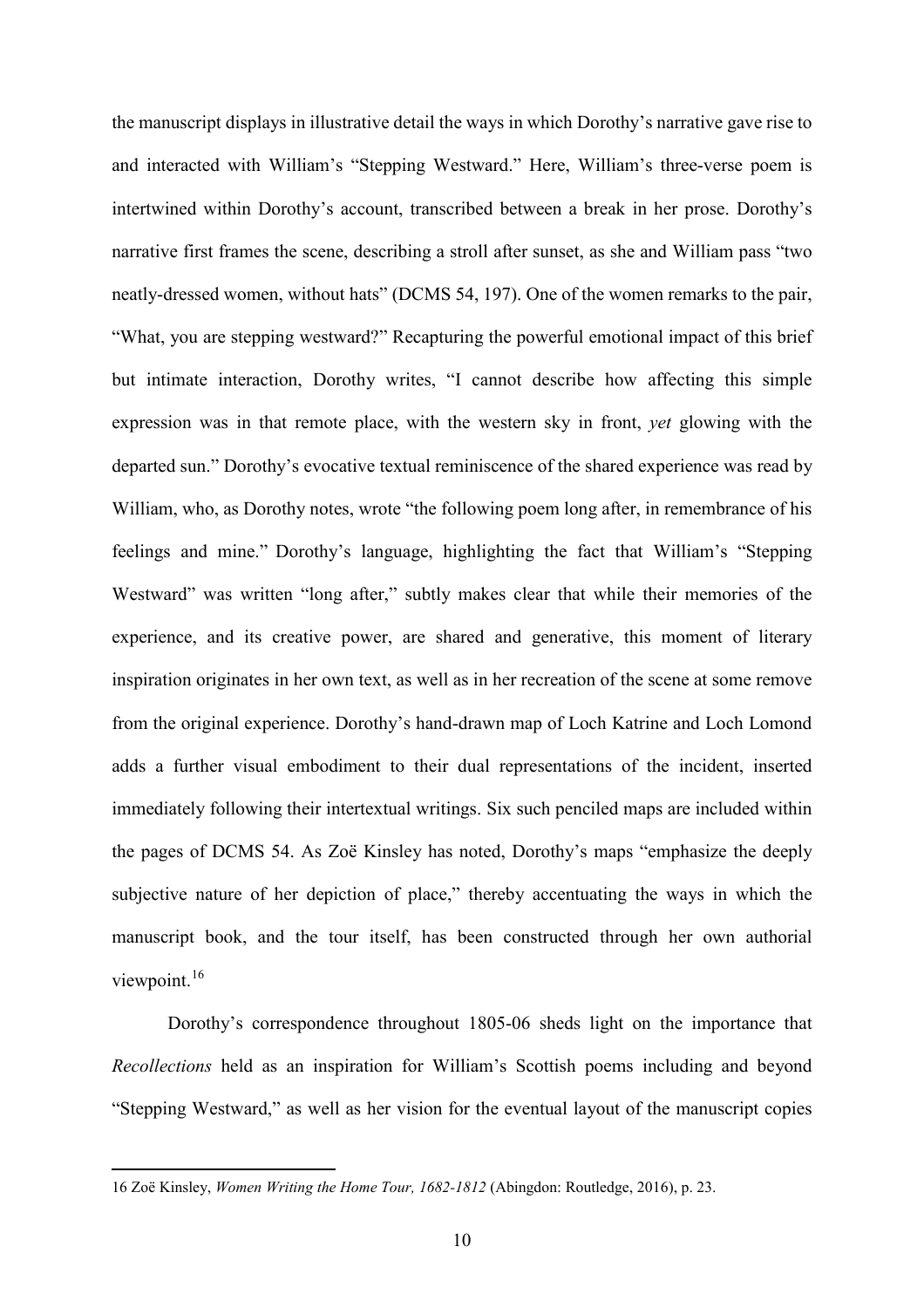undergoing simultaneous transcription. Dorothy wrote to Catherine in mid-December 1805 following William's composition of "The Solitary Reaper" giving instructions for how the poem should be incorporated into further copies before thinking better of the plan: "you can leave a small Blank ... no you cannot – for I cannot point out the passage."<sup>[17](#page-10-0)</sup> Shortly after, the manuscript of the third section, which was being sent back in order to create a further revised copy, was feared lost in transit.<sup>[18](#page-10-1)</sup> As Dorothy wrote on Christmas Day 1805, "It is indeed very vexatious about the loss of the Journal . . . William values it so highly that I can scarcely say what I would not have given rather than lose it entirely."<sup>[19](#page-10-2)</sup> Though the manuscript was recovered not long after, having been dropped in the corner of a field, its misplacement stoked a sense of crisis, with Dorothy anxiously entreating Catherine to commission a new transcription of the volume from her completed copy for William's use. Such measures signal the importance affixed to Dorothy's book as a facilitator for William's own writing practice. After recovering the missing volume, Dorothy undertook "recopying my journal in a fair hand." $^{20}$  $^{20}$  $^{20}$ 

## *Material and Print Afterlife*

 $\overline{a}$ 

Dorothy has historically been interpreted as a writer reticent to assume a public readership, an understanding often supported by her own declaration to Catherine Clarkson that she "should detest the idea of setting [her]self up as an Author."<sup>[21](#page-10-4)</sup> However, this statement must be understood within its original context: as a desire for Dorothy to maintain not only her own

<span id="page-10-0"></span><sup>17</sup> *Letters*, "DW to CC December 14th 1805," 1:653; 654.

<span id="page-10-1"></span><sup>18</sup> The manuscript in question was Dorothy's original version, now no longer extant. See note 10.

<span id="page-10-2"></span><sup>19</sup> *Letters*, "DW to CC 25 December 1805," 1:659.

<span id="page-10-3"></span><sup>20</sup> Ernest de Sélincourt and Mary Moorman, eds. *The Letters of William and Dorothy Wordsworth: The Middle Years; Pt. 1: 1806-1811* (Oxford: Oxford University Press, 1969), "DW to CC March 2 1806," 10; Dorothy also references DCMS 55 C i, transcribed by Sara Hutchinson. A further transcription created by Sara Hutchinson, MS C ii, was left incomplete.

<span id="page-10-4"></span><sup>21</sup> *Letters: the Middle Years*, "DW to CC December 9 1810," 2:454; Dorothy's "recopying" resulted in DCMS 54.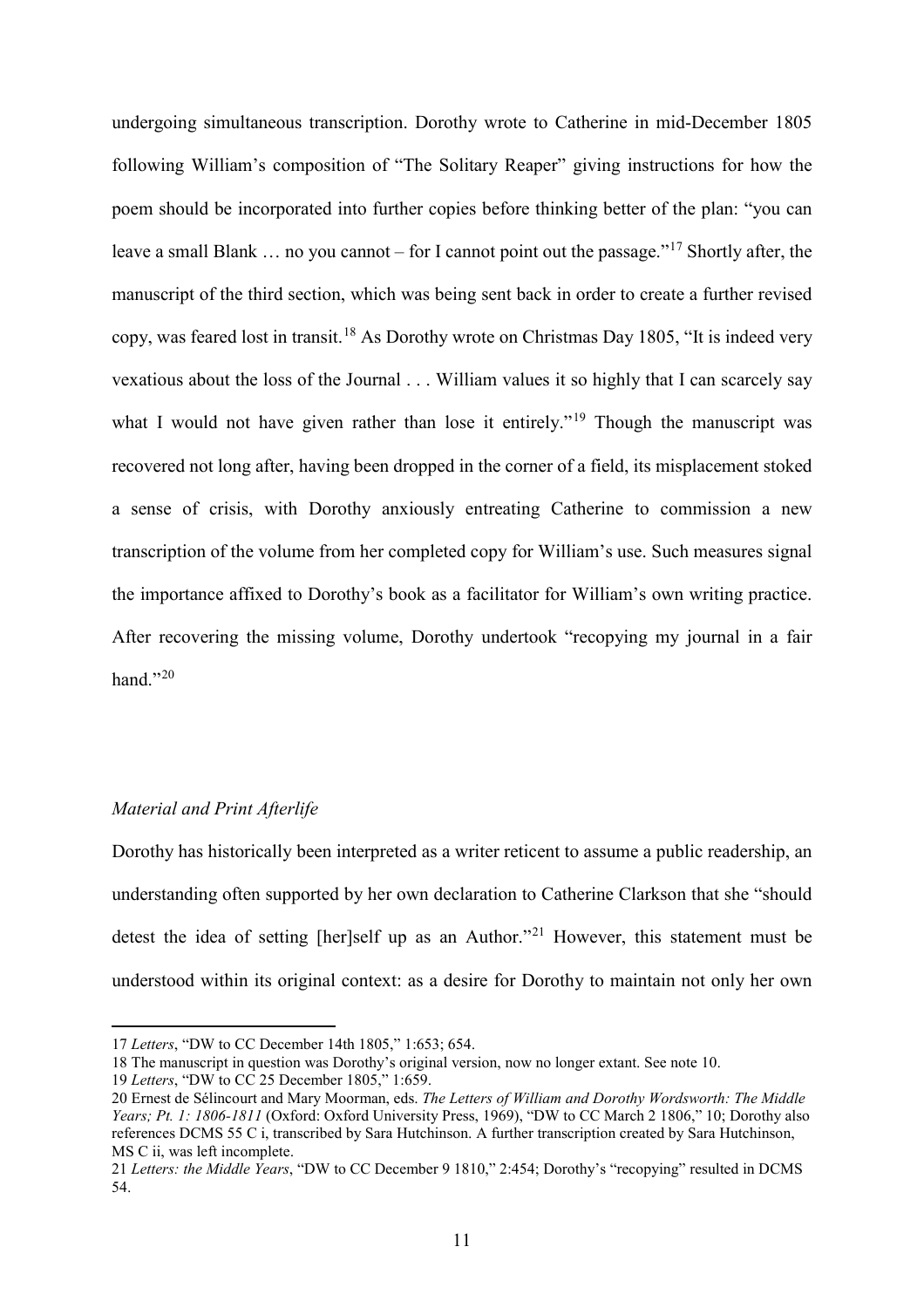anonymity, but also that of her disenfranchised beneficiaries in writing the charitable *George and Sarah Green: A Narrative* on behalf of the orphaned Green children.<sup>[22](#page-11-0)</sup> As Michelle Levy has asserted, "[i]t should not be forgotten that Dorothy *was* a published author,"[23](#page-11-1) including through early printed extracts of *Recollections*.

*Poems, in Two Volumes*, published in 1807, marked the first instance of *Recollections*' use as a framing device for William's poems in print. In *Poems*, the headnote to "Stepping Westward" reconfigures the perspective of Dorothy's prose remembrance, centering William's narrative voice: "While my Fellow-traveller and I were walking by the side of Loch Ketterine."<sup>[24](#page-11-2)</sup> Occluding Dorothy's identity and gender, the passage nonetheless creates a link between William's printed poems and her hand-made book. What's more, this introductory framing of "Stepping Westward" for a public readership replicates the experience of the Wordsworths' intimate literary community, as the first readers to encounter many of his Scottish poems between 1805-07 would have done so through the lens of Dorothy's *Recollections*. These fragmentary borrowings of Dorothy's writing laid the groundwork for later inclusion of fuller works, such as three of her poems, which appeared in *Poems of William Wordsworth* (1815). Such contributions remained largely anonymous, or were attributed to a "Female Friend." Yet the Wordsworths' correspondence makes clear that publication of *Recollections* under Dorothy's name was seriously considered at several points in time, the earliest at a critical moment in her life when seeing the book in print would be newly beneficial to her individual and authorial desires.

The late 1810s and early 1820s marked a period of extensive travel and prolific writing for Dorothy. Her account of climbing Scafell Pike in 1818, which was later extracted as printed

<span id="page-11-0"></span><sup>22</sup> Dorothy Wordsworth, *George and Sarah Green: A Narrative*, ed. by Ernest de Sélincourt (Oxford: Clarendon, 1936).

<span id="page-11-1"></span><sup>23</sup> Michelle Levy, "The Wordsworths, the Greens, and the Limits of Sympathy," *Studies in Romanticism*, 42, no. 4 (2003), 541-563, p. 548.

<span id="page-11-2"></span><sup>24</sup> William Wordsworth, *Poems: In Two Volumes* (London: Printed for Longman, Hurst, Rees, and Orme, Paternoster-Row, 1807), 1:14.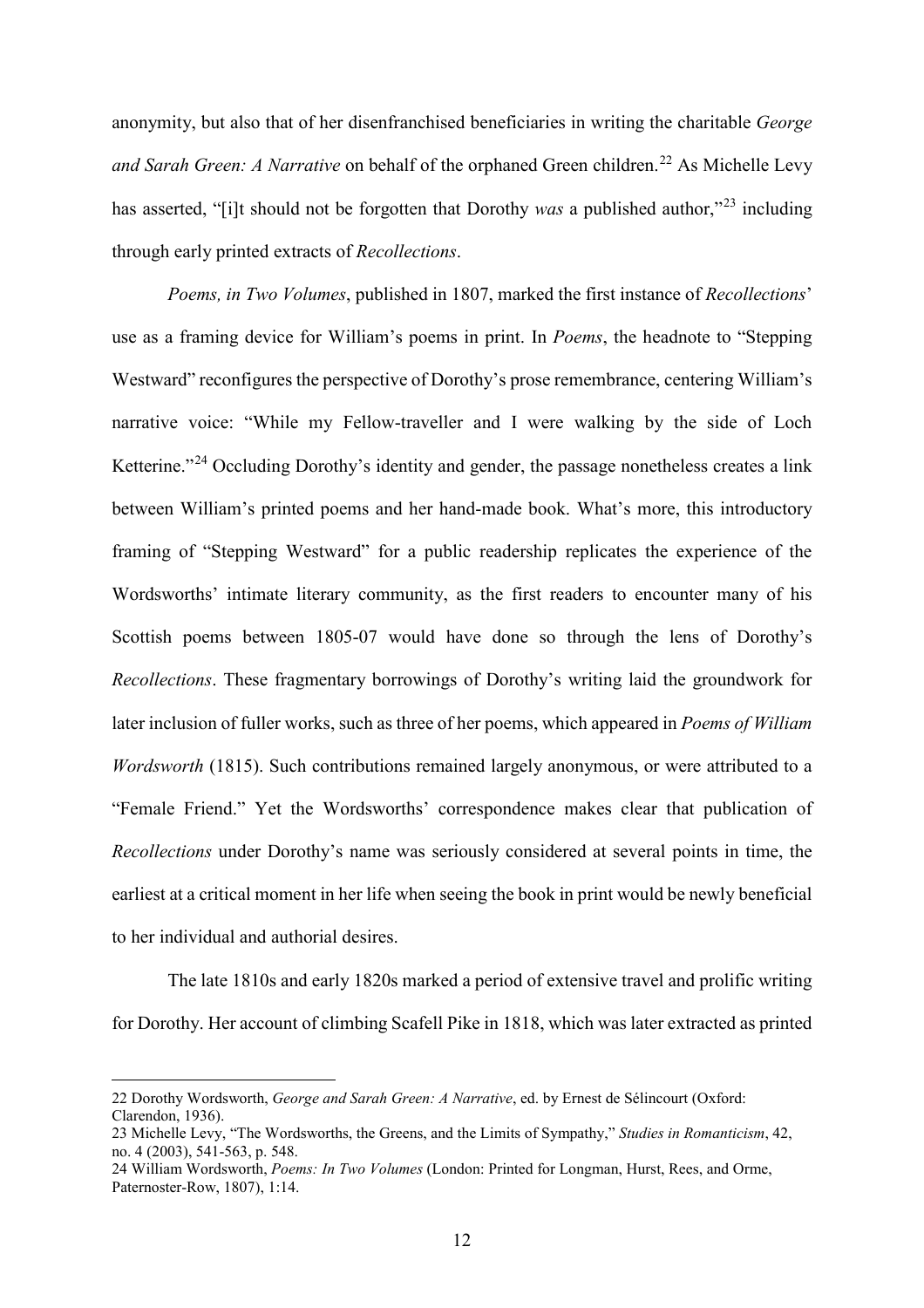content within William's *A description of the scenery of the lakes* (1822), underscores how the excursion filled her with "a sense of thankfulness for the continuation of that vigour of body, which enabled [her] to climb the highest Mountain."<sup>[25](#page-12-0)</sup> The Wordsworth family's extensive European tour resulted in the creation of a highly polished and extra-illustrated manuscript tour, *Journal of a Tour on the Continent* (1820), a project shared by Dorothy, Mary and William. William's poems were interspersed within the manuscript volume in a style echoing *Recollections*. [26](#page-12-1) In 1822, Dorothy made a second tour in Scotland, a journey which she worked up into a new, but less eloquent manuscript narrative (DCMS 99). In 1822, aged fifty-one, Dorothy was free of the domestic and caring responsibilities that had occupied earlier years, and she had been largely replaced as William's amanuensis by her niece and namesake, Dora. Looking to new opportunities, Dorothy returned to *Recollections*.

Letters exchanged during this period between the Wordsworths and poet Samuel Rogers indicate that a revised version of the text was submitted for publication (DCMS 97). In 1822, William appealed to Rogers' earlier "wish that my Sister would publish her Recollections of her Scotch Tour," requesting he follow through with his "offer to assist in disposing of it to a Publisher for her advantage."<sup>[27](#page-12-2)</sup> The siblings hoped "an adequate sum could be procured through the means of this MS" to enable Dorothy to revisit Switzerland as well as "extend[ing] her ramble to some part of Italy" (88-9). Rogers offered to lay the work before John Murray, proposing that either he or Longman would "advance enough for the present purpose" of the book, namely Dorothy's "thoughts" of Europe.<sup>[28](#page-12-3)</sup> Dorothy wrote to Rogers in early 1823, detailing a lingering hesitation to publish under her own name, which could only be absolved

<span id="page-12-0"></span><sup>25</sup> DCMS 51.11, A.D. 1818 – "From a letter to Mr Johnson."

<span id="page-12-1"></span><sup>26</sup> DCMS 90; Michelle Levy describes the family's collaborative and multimedia work on *Journal of a Tour on the Continent*, noting "Just as Dorothy should be considered exclusively as a manuscript author, it would also be a mistake to assume that Wordsworth operated solely within print culture." See: Levy, *Family Authorship*, 126. 27 Ernest de Sélincourt, ed. *The Letters of William and Dorothy Wordsworth: The Later Years [1821-30]*, (Oxford: The Clarendon Press, 1939), "WW to Samuel Rogers, September 16 1822," 88.

<span id="page-12-3"></span><span id="page-12-2"></span><sup>28</sup> Dove Cottage, WLMS A / Rogers, Samuel / 2, September [?] 1822, 1-2.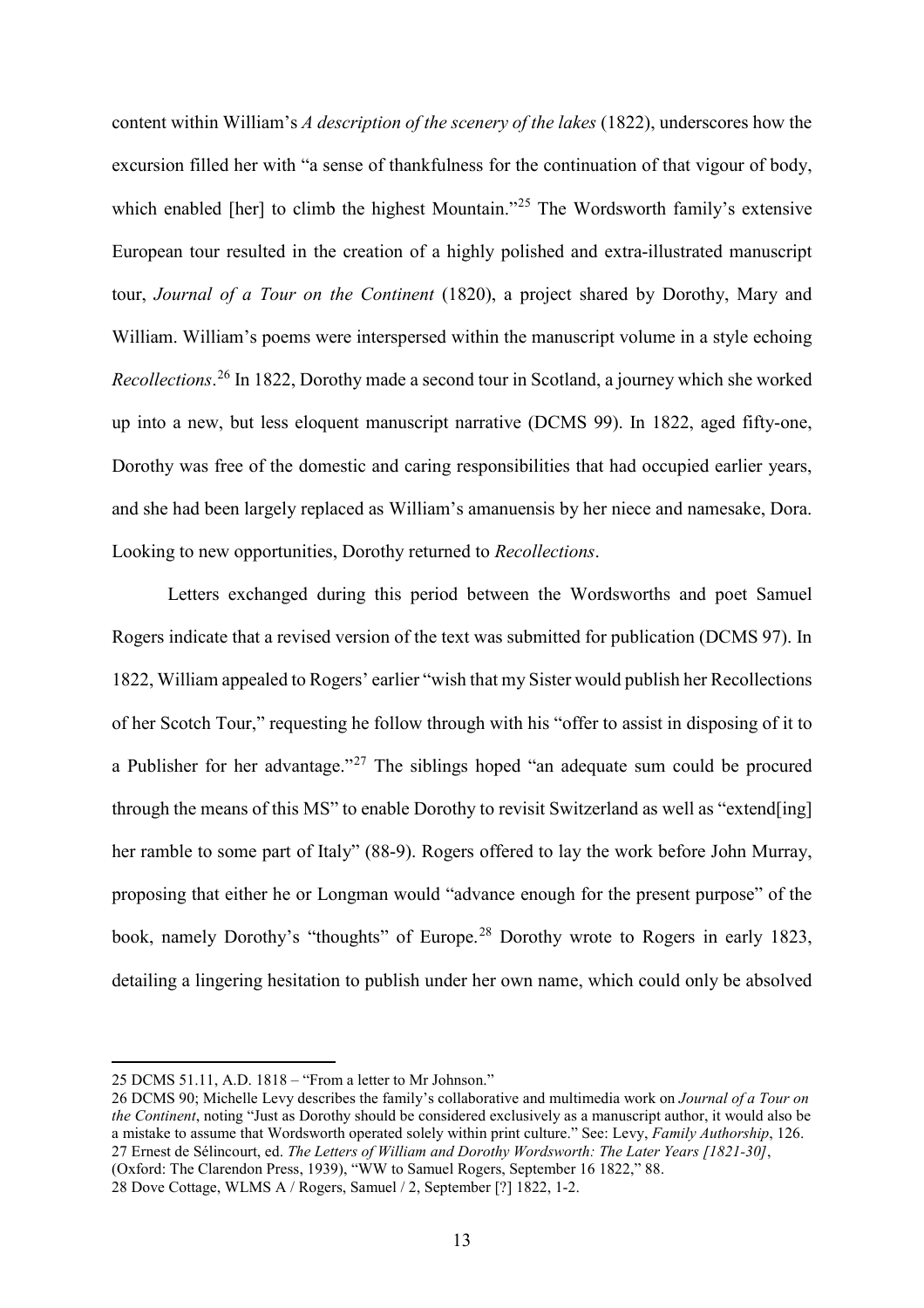by being granted the financial independence she required. The worst outcome, in her view, would be to fail in **"**obtaining my object" "after having encountered the unpleasantness of coming before the public" – she would not "sacrifice [her] privacy for a certainty *less* than two hundred pounds" [emphasis original].<sup>[29](#page-13-0)</sup> Funds aside, she worried that "a work of such slight pretentions" as *Recollections* "will be wholly overlooked in this writing and publishing (especially *tour*-writing and *tour*-publishing) age" (103).

Dorothy's anxieties about the book's reception may have led her to make textual revisions that took away from its original charm. From 1821, she began creating a heavily revised copy of *Recollections*intended for publication (DCMS 97). The four-volume manuscript was written out by Dorothy, William's clerk John Carter, as well as another transcriber whose identity was not recorded, a much-expanded version from earlier three-volume iterations.<sup>[30](#page-13-1)</sup> Dorothy amended countless passages, apparently aiming to elevate the text's literary status. "[S]uch a cruel woman" is revised as "a woman who appeared to be destitute of common humanity," while "we were unwilling to leave the sweet spot" is transformed to "we reluctantly wheeled away from the scene." Through these alterations, as de Sélincourt noted, Dorothy inadvertently "removed from it many of those intimate person touches to which it owes so much of its value."[31](#page-13-2) There is no proof that Dorothy's 1821-22 editorial interventions posed an obstacle to the book's publication, and Rogers' letters indicate that he placed a copy before Murray for consideration.[32](#page-13-3) By 1823, however, Dorothy had changed her mind, and the possibility of publishing *Recollections* was put aside.

Dorothy's book nevertheless continued to further her identity as both a writer and traveler within and beyond the Wordsworths' immediate circle, identities which took on

<span id="page-13-0"></span><sup>29</sup> *Letters: the Later Years*, "DW to Samuel Rogers Jan 3 1823," 102.

<span id="page-13-1"></span><sup>30</sup> Michelle Levy offers an extended discussion of Dorothy's revisions to the narrative in creating DCMS 97, including a table highlighting substantial stylistic changes from earlier versions DCMS 50 & 54. See: Levy, *Literary Manuscript Culture*, 53-4.

<span id="page-13-2"></span><sup>31</sup> Ernest de Sélincourt, *Journals*, I, xii.

<span id="page-13-3"></span><sup>32</sup> Charlotte May, 21 February 2020, private correspondence based on forthcoming article.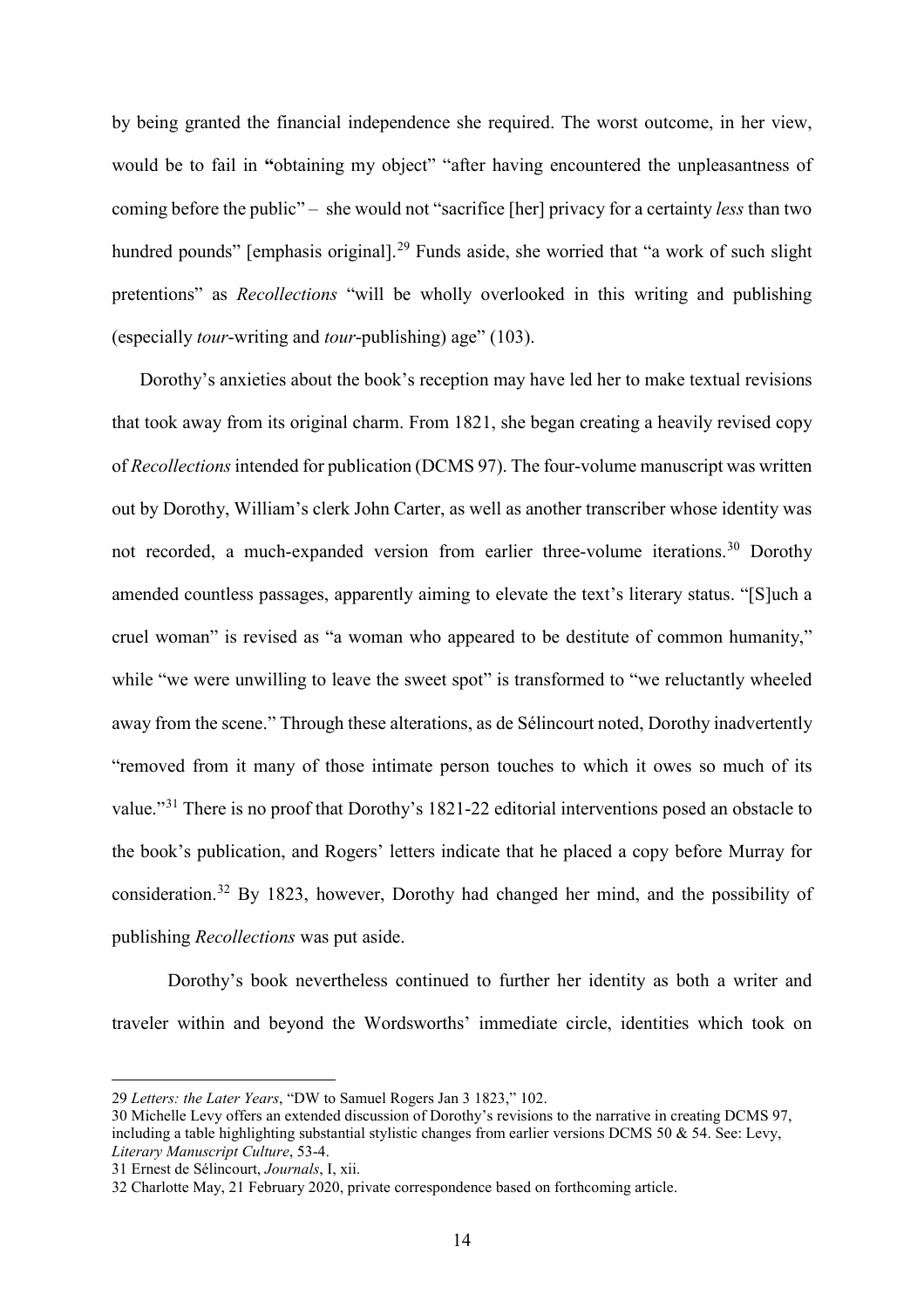increasingly retrospective meaning due to age and illness. Dorothy's first serious bout of ill health began in the spring of 1829 with a debilitating attack of "internal inflammation."<sup>[33](#page-14-0)</sup> The painful condition returned frequently throughout the early 1830s, leaving Dorothy intermittently bedridden, though her physical condition gradually improved. The death of her beloved friend in Sara Hutchinson in 1835 coincided with a notable change in Dorothy's mental state, leaving her in "a state of childishness."<sup>[34](#page-14-1)</sup>

It was perhaps due to the gradual loss of lucidity in his long-time collaborator and confident that William turned to reflect on their shared past, often doing so by featuring excerpts from Dorothy's Scottish book within his own, as he had done previously in 1807. Short passages drawn from her narrative intermingle with poems in his 4-volume *Poetical Work* (1832), accompanied by the heading "Extract from the Journal of my Fellow-traveller" within a section entitled "Memorials of a Tour in Scotland, 1803." A repurposed extract becomes a headnote for "To the Sons of Burns," recalling that "The Poet's grave is in a corner of the churchyard. We looked at it with melancholy and painful reflections, repeating to each other his own verses: 'Is there a man whose judgement clear,' &c."[35](#page-14-2) Lengthier prose glosses taken from Dorothy's book were also included in *Yarrow Revisited* (1835). As paratext to his poem "Highland Hut," William inserts three full pages from Dorothy's text, extracts he introduces as "from the journal of a Lady, my fellow-traveller in Scotland, in the autumn of 1803," which "accurately describe" "the beautiful appearance of the *interior* of one of these rude habitations."[36](#page-14-3)

<span id="page-14-0"></span><sup>33</sup> Ernest de Sélincourt and Alan G. Hill, eds. *The Letters of William and Dorothy Wordsworth, Second Enlarged Edition, V. The Later Years, Part 2 1829-1834* (Oxford: The Clarendon Press, 1979), "WW to Robert Jones August 4th 1829," 102.

<span id="page-14-1"></span><sup>34</sup> *Letters: the Later Years,* "Mary W to HCR 20 Nov 1835," 117.

<span id="page-14-2"></span><sup>35</sup> William Wordsworth, *The Poetical Works of William Wordsworth*, 4 vols. (London: Longman, Rees, Orme, Brown, Green, & Longman, Paternoster-Row, 1832), 2:202.

<span id="page-14-3"></span><sup>36</sup> William Wordsworth, *Yarrow Revisited. and Other Poems.* (London: Printed for Longman, Orme, Brown Green & Longman; and Edward Moxon, 1835), 38-40.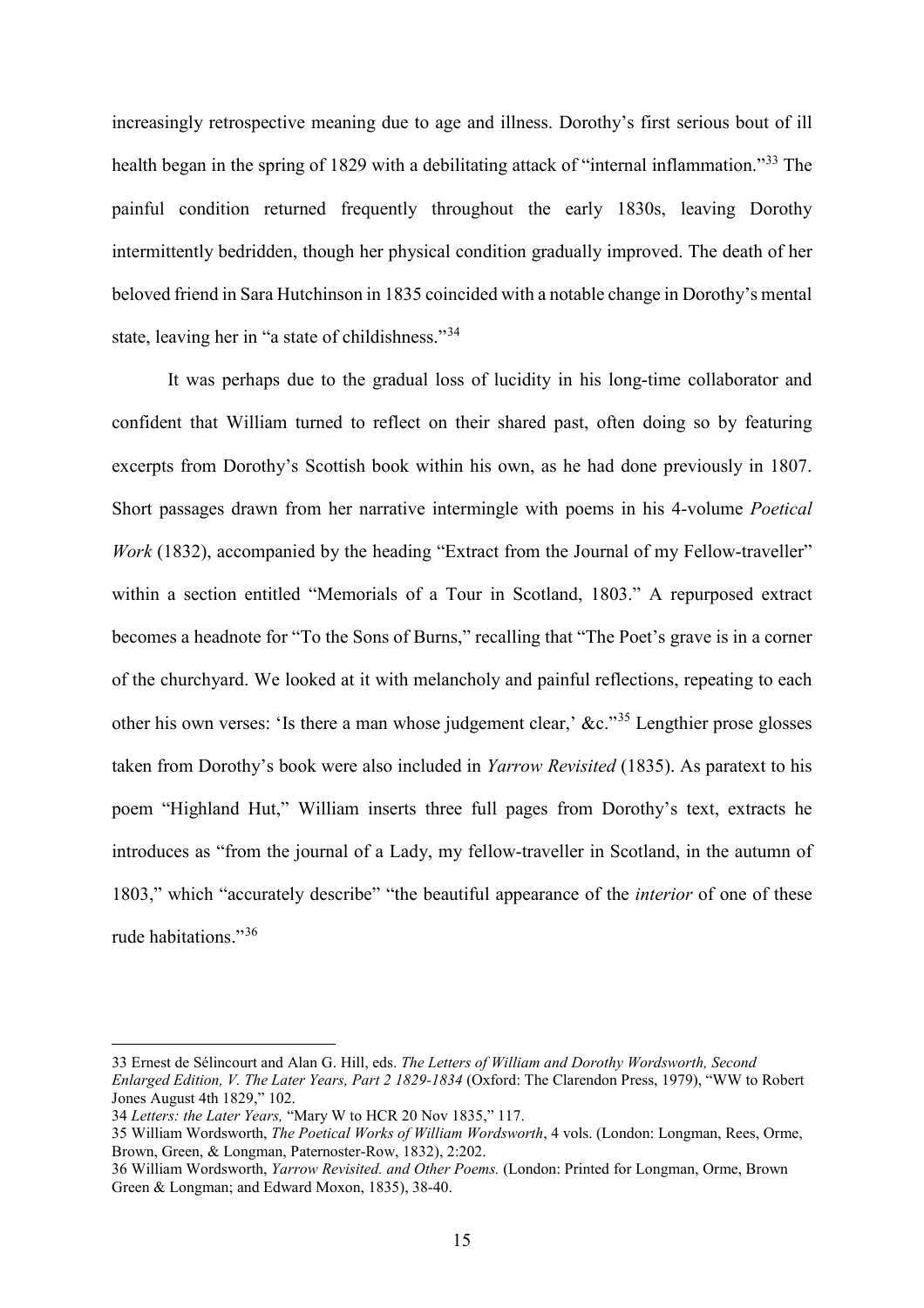The intermingling of Dorothy's prose and William's poems in these printed works recreated the siblings' former parallel manuscript writing process, stirring associations which may have moved William to revisit publication of *Recollections*. William wrote to his publisher Edward Moxon regarding the possibility in 1835. Moxon replied with both cost and profit estimates for a print run of 1,000 copies, noting that "Miss Wordsworth's Journal" would fill approximately "340 pages."[37](#page-15-0) William found fresh inspiration in preparing Dorothy's book for Moxon, "enlarg[ing] two little Poems upon the subject of Burns which would have seen the light for the first time" as intertextual insertions.<sup>[38](#page-15-1)</sup> He eventually decided not to proceed with the book's publication due to Dorothy's delicate mental state, realizing that rather than serving as a "salutary interest to her," the project "would not interest her at all, or if it did, like every thing [*sic*] that excites her, it would do her harm."[39](#page-15-2) Beyond this, William and Mary both agreed "there would be some indelicacy in drawing public attention to her in her present melancholy state."<sup>[40](#page-15-3)</sup>

Following William's death in 1850, a substantial forty-five-page excerpt from Dorothy's *Recollections* was printed in *Memoirs of William Wordsworth* (1851), edited by his nephew Christopher Wordsworth. *Memoirs* clearly identified Dorothy's authorship and collaborative role to a public readership for the first time. The editor asserts that her journal is the same one often "referred to by Mr. Wordsworth," which "will be interesting to the reader, as proceeding from the pen of his companion, and as supplying fresh illustration to the poems."[41](#page-15-4) Christopher Wordsworth's arrangement maintains the same layout of intertextual illumination between narrative and poems used in Dorothy's earliest manuscript copies. The

<span id="page-15-0"></span><sup>37</sup> DC WLMS 6/1/3 Moxon; Edward Moxon to WW, "Feb 24th 1836"; Moxon estimated that 1,000 copies would cost £113, including printing, paper, advertising and "extras"; the sale of 900 copies at 6/1 would bring in £273.15.0, raising a profit of £160.15; the author would receive 2/3 of the profit, the publisher 1/3. 38 *Letters: The Later Years,* "WW to HCR 15 December 1837," 496.

<span id="page-15-2"></span><span id="page-15-1"></span><sup>39</sup> *Letters: The Later Years, "*WW to Edward Moxon 23 December 1837," 505-6.

<span id="page-15-3"></span><sup>40</sup> *Letters: The Later Years, "*WW to HCR 15 December 1837," 496

<span id="page-15-4"></span><sup>41</sup> Christopher Wordsworth, ed. *Memoirs of William Wordsworth Poet-Laureate*, 2 vols. (London: Edward Moxon, 1851), 2:209.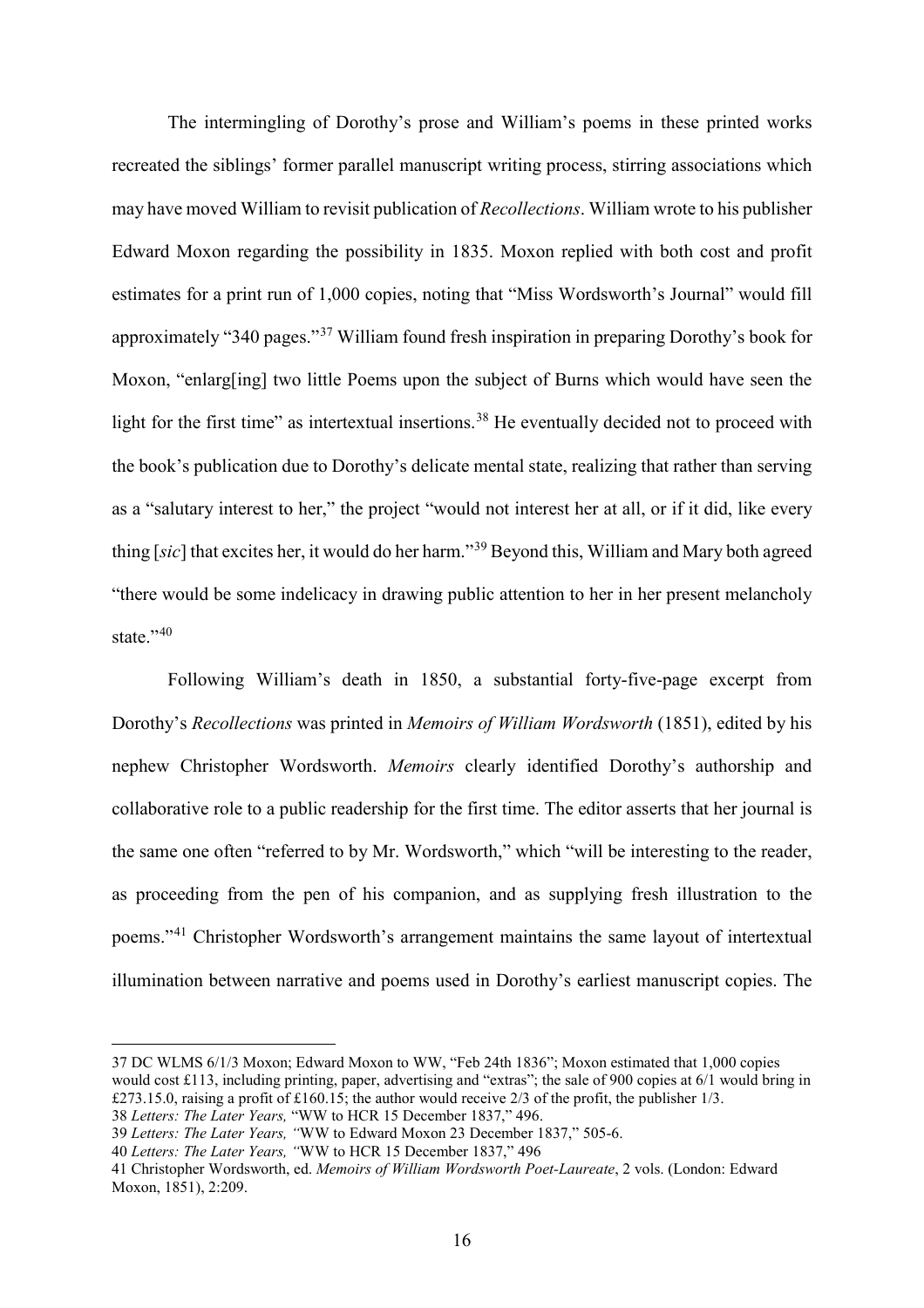lengthy inclusion laid the groundwork for public interest in the text, which would be published in full to popular success in 1874, edited by John Campbell Shairp. Mary Ellen Bellanca has questioned the ethics of publication of Dorothy's work in *Memoirs*, noting that "[g]iven the 80-year-old diarist's ill health in 1851, one must wonder whether she consented to, or was even aware of, the printing of scores of pages of her writing for strangers to read."<sup>[42](#page-16-0)</sup> Dorothy's mental and physical health certainly vacillated between 1848–51, and there is no record of her giving consent to the extracted publication of her book. Yet given *Recollections*' long progression as an adaptable and sociable book of the Romantic period, as well as evolving desires and attempts to publish it, there is also a poignancy to the text's appearance as coda to her closest collaborator's life even on the precipice of the end of her own, its publication and attribution building an afterlife for the book, its writer and her Romantic literary community.

*Acknowledgements*

[omitted for peer review]

## *Bibliography*

 $\overline{a}$ 

Bellanca, Mary Ellen. "After-Life-Writing: Dorothy Wordsworth's Journals in the Memoirs of William Wordsworth." *European Romantic Review* 25, no. 2 (2014): 201-218. de Sélincourt, Ernest, ed. *Journals of Dorothy Wordsworth*. London: Macmillan & Co, 1941.

<span id="page-16-0"></span><sup>42</sup> Mary Ellen Bellanca, "After-Life-Writing: Dorothy Wordsworth's Journals in the Memoirs of William Wordsworth." *European Romantic Review* 25, no. 2 (2014): 201-218, 214.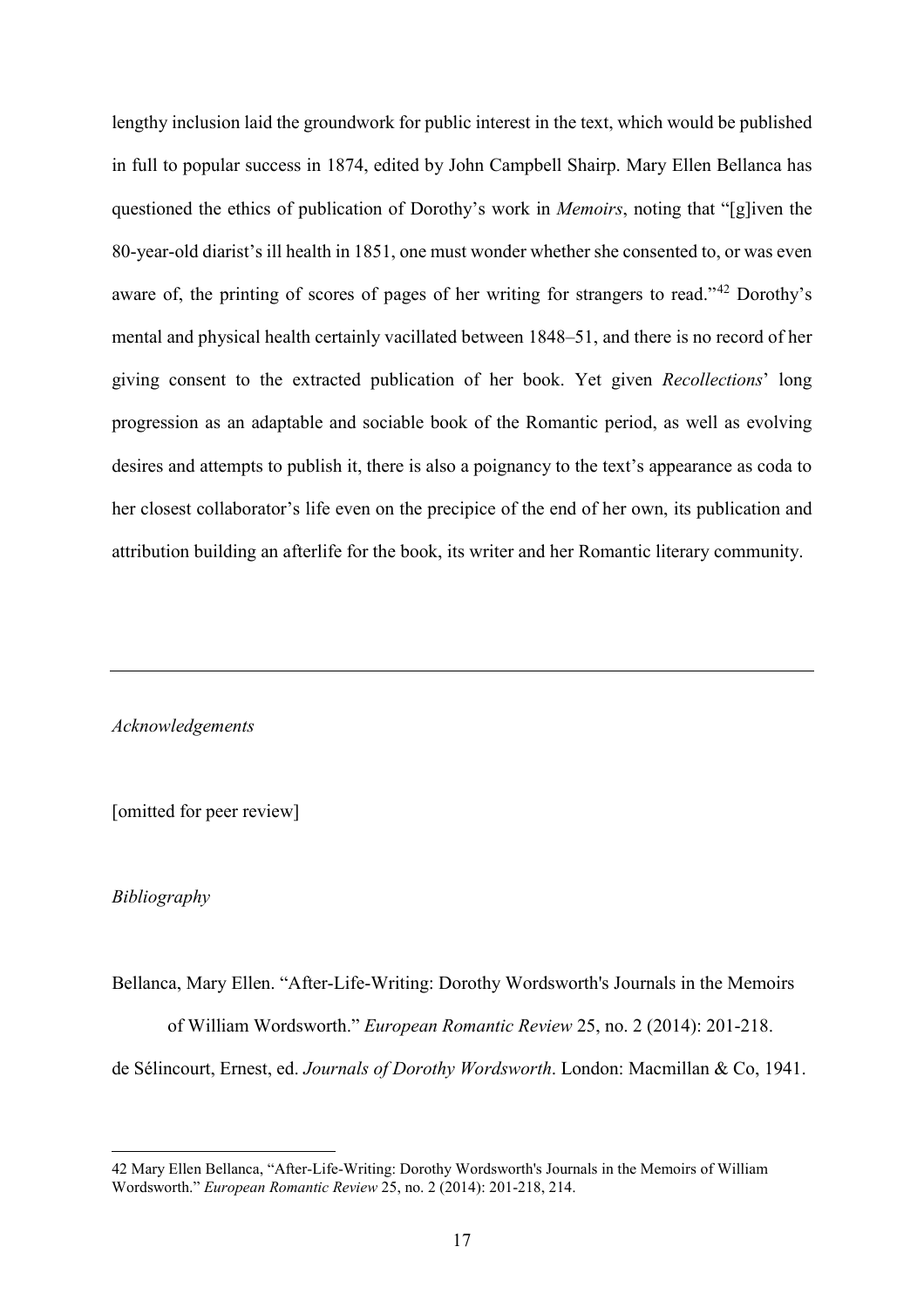- ——— *The Letters of William and Dorothy Wordsworth* (Oxford: Oxford University Press, 1967)
- ——— *The Letters of William and Dorothy Wordsworth: The Later Years [1821-30]*. Oxford: The Clarendon Press, 1939.
- de Sélincourt, Ernest and Mary Moorman, eds. *The Letters of William and Dorothy Wordsworth: The Middle Years; Pt. 1: 1806-1811*. Oxford: Oxford University Press, 1969.
- de Sélincourt, Ernest and Alan G. Hill, eds. *The Letters of William and Dorothy Wordsworth, Second Enlarged Edition, V. The Later Years, Part 2 1829-1834*. Oxford: The Clarendon Press, 1979.
- Ezell, Margaret J. M. *Social Authorship and the Advent of Print.* Baltimore: The Johns Hopkins University Press, 2003.
- Feder, Rachel. "The Experimental Dorothy Wordsworth," *Studies in Romanticism* 53, no. 4 (2014): 541-559.
- Havens, Hilary. "Manuscript Studies in the Eighteenth Century," *Literature Compass* 16, no. 7 (2019): 1-10.
- Justice, George L., and Nathan Tinker, eds. *Women's Writing and the Circulation of Ideas: Manuscript Publication in England, 1550-1800*. Cambridge: Cambridge University Press, 2002.
- King, Rachael Scarborough. "The Multimedia Eighteenth Century" in *After Print: Eighteenth-Century Manuscript Cultures*, edited by Rachael Scarborough King, 10- 15. Charlottesville: University of Virginia Press, 2020.
- Kinsley, Zoë. *Women Writing the Home Tour, 1682-1812*. Abingdon: Routledge, 2016.
- Leask, Nigel. *Stepping Westward: Writing the Highland Tour c. 1720-1830*. Oxford: Oxford University Press, 2020.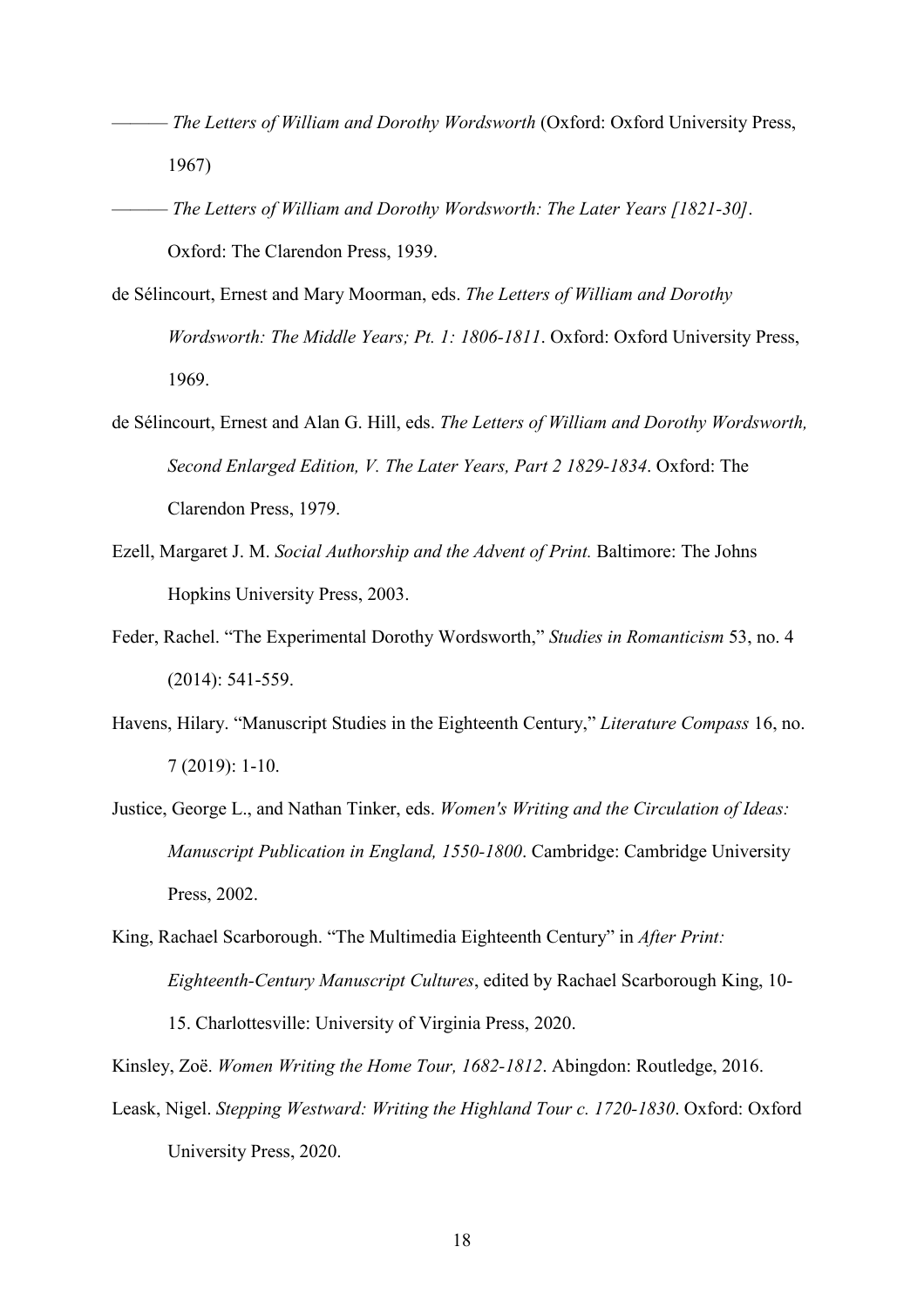- Levy, Michelle. "The Wordsworths, the Greens, and the Limits of Sympathy." *Studies in Romanticism* 42, no. 4 (2003): 541-563.
- ——— *Family Authorship and Romantic Print Culture.* Basingstoke: Palgrave Macmillan, 2008.
- –––––– "A New Republic of Women's Letters." *Studies in Romanticism* 59, no. 4 (2020): 519-533.
- ——— *Literary Manuscript Culture in Romantic Britain*. Edinburgh: Edinburgh University Press, 2020.
- Love, Harold. *Scribal Publication in Seventeenth-Century England.* Oxford: Clarendon, 1993.
- Newlyn, Lucy. *William and Dorothy Wordsworth: All in Each Other*. Oxford: Oxford University Press, 2013.
- Schellenberg, Betty A. *Literary Coteries and the Making of Modern Print Culture*. Cambridge: Cambridge University Press, 2016.
- Wolf, Alexis. "The 'Original' Journals of Katherine Wilmot: Women's Travel Writing in the Salon of Helen Maria Williams." *European Romantic Review* 30, no. 5-6 (2019): 615- 637.
- ——— "Silence in the Archives: Censorship and Suppression in Women's Life Writing in the Long Nineteenth Century" (Special Issue). *19: Interdisciplinary Studies in the Long Nineteenth Century*, 27 (2018).
- Wordsworth, Dorothy. *George and Sarah Green: A Narrative*, ed. by Ernest de Sélincourt. Oxford: Clarendon, 1936.
- ——— *Recollections of a tour made in Scotland, A.D. 1803*., ed. John Campbell Shairp. Edinburgh: Edmonston and Douglas, 1874.